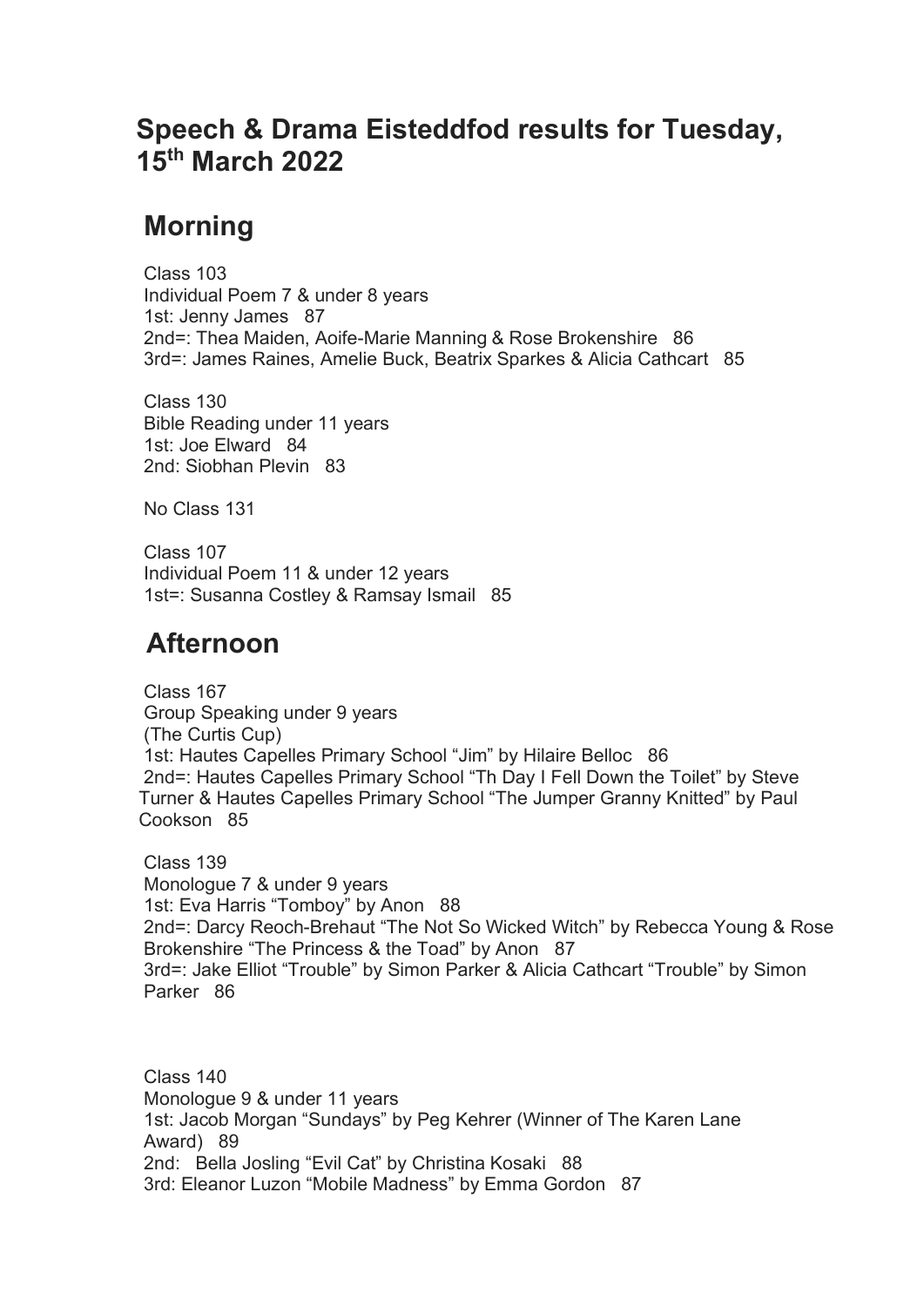No Class 117

 Class 118 Poetry Duo under 11 years 1st: Florence Bowley & Mia Le Roux "The Dentist & the Crocodile" by Ronald Dahl 84 2nd: Theodore Curle & Jodi Payne "Thr Tyger" by William Blake 83 3rd: Charlotte McGuffin & Gethin Donnelly "There's a Big Bad Bug in my Lunch Box" by Paul Cookson 82

 Class 149 Musical Character Study 13 & under 15 years (The Betty Robiliard Cup) 1st=: Freya Walley "Newsies" by Alan Mencken & Tilly Hamilton "Honk!" by Stiles & Drewe 87 2nd: Beattie Glynn-Riley "The Railway Children" by John, Nesbit & Woolford 86 3rd: Lea Phillips "Beetlejuice" by King & Brown 85

## **Evening**

 Class 155 Duologue under 18 years (The Webster Trophy) 1st: Lucia Enevoldson & Ellie Higgs "Split Down the Middle" by David Cameron 88 2nd: Hermione Reoch-Brehaut & Aidan Concannon "Skungpoomery" by Ken Campbell 87 3rd: Sam Davison & Joe Mansell "The Dumb Waiter" by Harold Pinter 86

No Class 185

 Class 189 Sonnet 18 years & over (The Clive Gillingham Memorial Trophy) 1st: Ann Atkinson "Christmas Ornaments" by Wendy Cope 86 2nd: Amanda Jones "Lines Composed Upon Westminster Bridge" by William Wordsworth 85

 Class 191 Original Verse 18 years & over (The Joan Willard Trophy) 1st: Tina Laurent "Lockdown Liftted" 85

 Class 207 Reminiscence 18 years & over (The Freda Wolley Trophy) 1st: Suzy Toynton 86 2nd: John Gollop 85